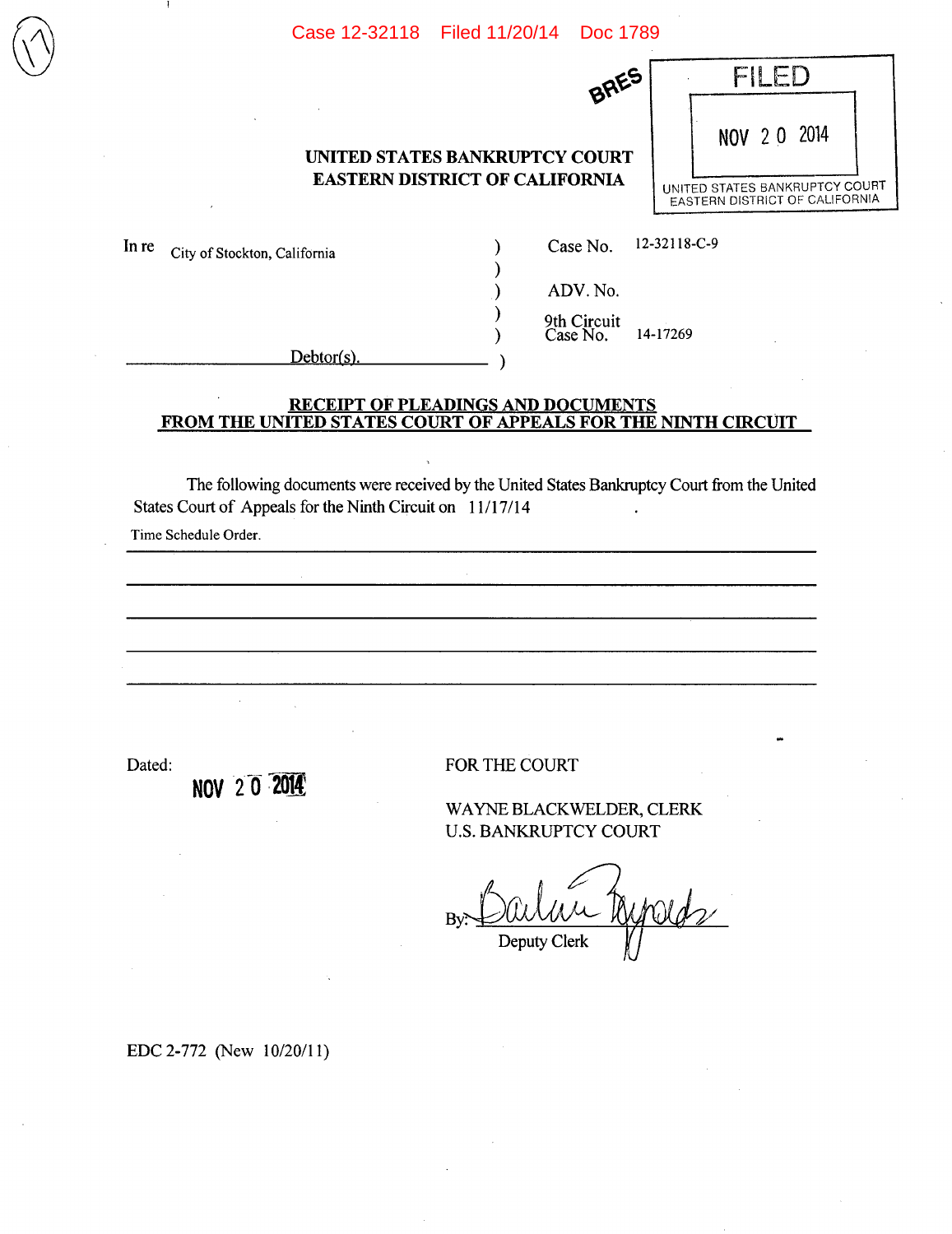Case = 14-17269, 11/17/2014, ID = 9315453, DktEntry = 2-1, Page 1 of 2

**UNITED STATES COURT OF APPEALS FOR THE NINTH CIRCUIT** 

Chief Judge **Fax:** 229-7444

ALEX KOZINSKI (626) 229-7140

Dear Counsel:

I write to introduce you to the court's mediation program.

The court offers you and your clients professional mediation services, at no cost, to help resolve disputes quickly and efficiently and to explore the development of more satisfactory results than can be achieved from continued litigation. Each year the mediators facilitate the resolution of hundreds of cases, from the most basic contract and tort actions to the most complex cases involving multiple parties, numerous pieces of litigation and important issues of public policy.

The nine circuit mediators, all of whom work exclusively for the court, are highly experienced attorneys from a variety of practices; all have extensive training and experience in negotiation, appellate mediation, and Ninth Circuit practice and procedure. Although the mediators are court employees, they are well shielded from the rest of the court's operations. The court has adopted strict confidentiality rules and practices to ensure that what goes on in mediation stays in mediation. See Circuit Rule 33-1.

The first step in the mediation process is case selection. To assist the mediators in the case selection process, appellants/petitioners must file a completed Mediation Questionnaire within 7 days of the docketing of the case. See Circuit Rules 3-4, and 15-2. Appellees may also fill out and file a questionnaire. The questionnaire with filing instructions accompanies this letter and is also available at www.ca9.uscourts.gov/mediation/forms.php. All counsel are also invited to submit, by e-mail to  $ca09$  mediation@ca9.uscourts.gov, additional, confidential information that might assist the mediator in the case selection process.

In most cases, the mediator will schedule a settlement assessment conference, with counsel only, to determine whether the case is suitable for mediation. Be assured that participation in the mediation program will not slow down disposition of your appeal. Mediation discussions are not limited to the issues on appeal. The discussions can involve other cases and may include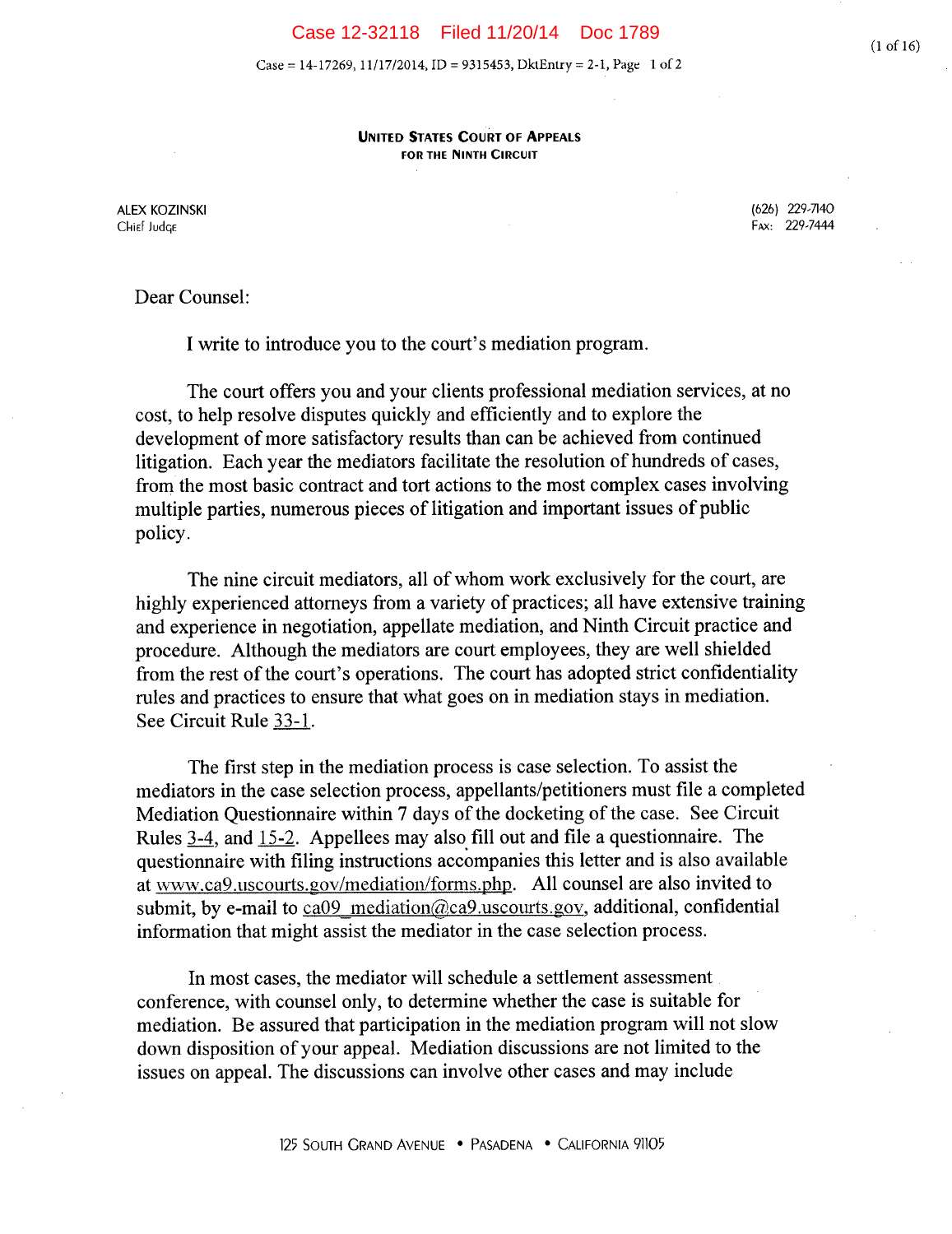Page Two

individuals who are not parties to the litigation, if doing so enables the parties to reach a global settlement.

Further information about the mediation program may be found on the court's website: www.ca9.uscourts.gov/mediation. Please address questions directly to the Mediation Program at 415-355-7900 or ca09\_mediation@ca9.uscourts.gov.

Sincerely,

Alex Kozinski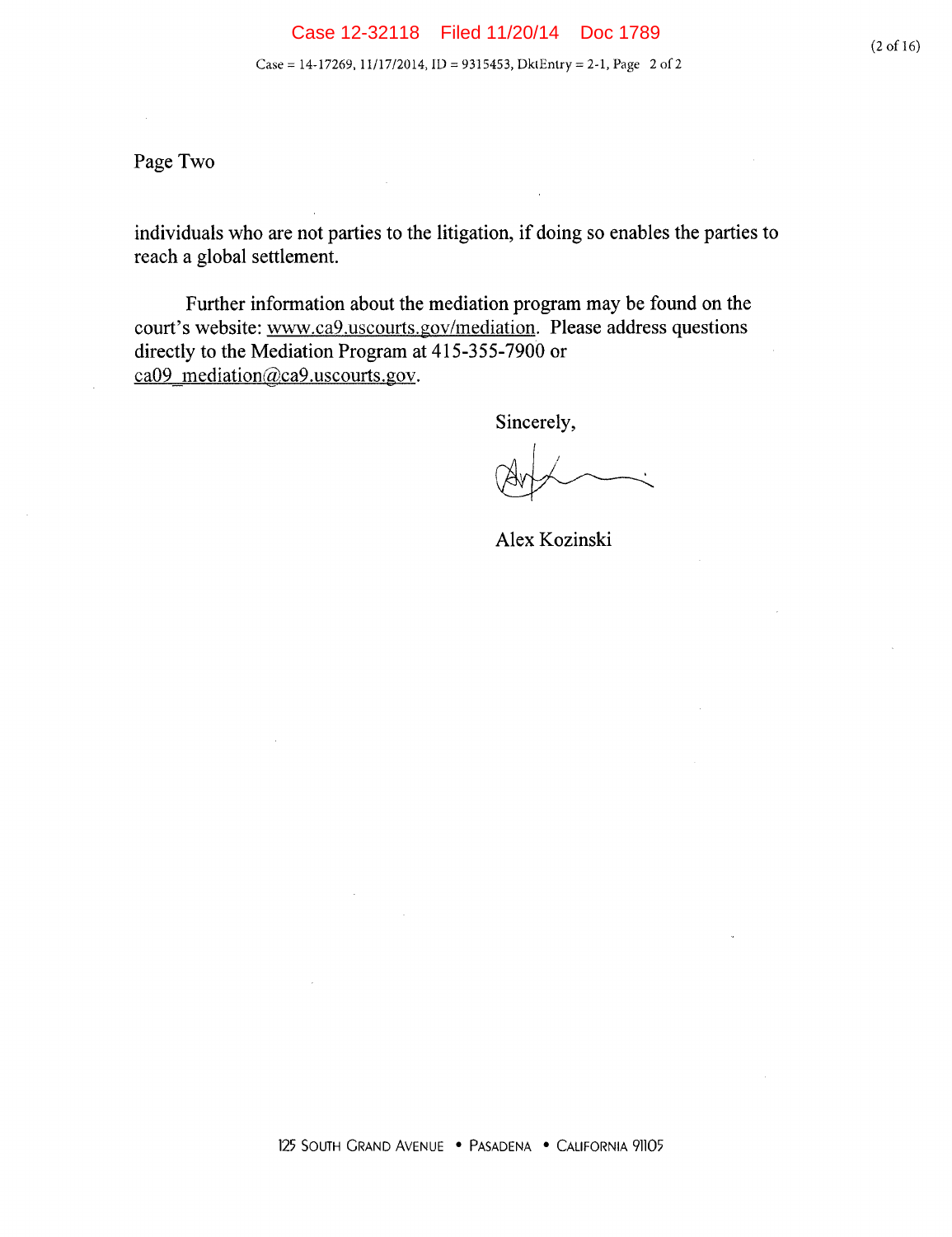Case = 14-17269, 11/17/2014, ID = 9315453, DktEntry = 2-2, Page 1 of 2

#### UNITED STATES COURT OF APPEALS FOR THE NINTH CIRCUIT

# Circuit Mediation Office Phone (415) *355-7900* Fax *(415) 355-8566*  http://www.ca9.uscourts.gov/mediation

# **MEDIATION QUESTIONNAIRE**

This form is available in a fillable version at *http://cdn.ca9.uscourts.gov/datastore/uploads/forms/Mediation\_Questionnaire.pdf.* 

The purpose of this questionnaire is to help the court's mediators provide the best possible mediation service in this case; it serves no other function. Responses to this questionnaire are *not* confidential. Appellants/Petitioners must electronically file this document within 7 days of the docketing of the case. 9th Cir. R. 3-4 and 15-2. Appellees/Respondents may file the questionnaire, but are not required to do so.

| 9th Circuit Case Number(s):                                             |  |  |
|-------------------------------------------------------------------------|--|--|
| District Court/Agency Case Number(s):                                   |  |  |
| District Court/Agency Location:                                         |  |  |
| Case Name:<br>$\mathbf{V}.$                                             |  |  |
| If District Court, docket entry number(s)<br>of order(s) appealed from: |  |  |
| Name of party/parties submitting this form:                             |  |  |
| Briefly describe the dispute that gave rise to this lawsuit.            |  |  |
|                                                                         |  |  |
|                                                                         |  |  |
|                                                                         |  |  |
|                                                                         |  |  |
|                                                                         |  |  |
| Briefly describe the result below and the main issues on appeal.        |  |  |
|                                                                         |  |  |
|                                                                         |  |  |
|                                                                         |  |  |
|                                                                         |  |  |
|                                                                         |  |  |
|                                                                         |  |  |

*(Continue to next page)*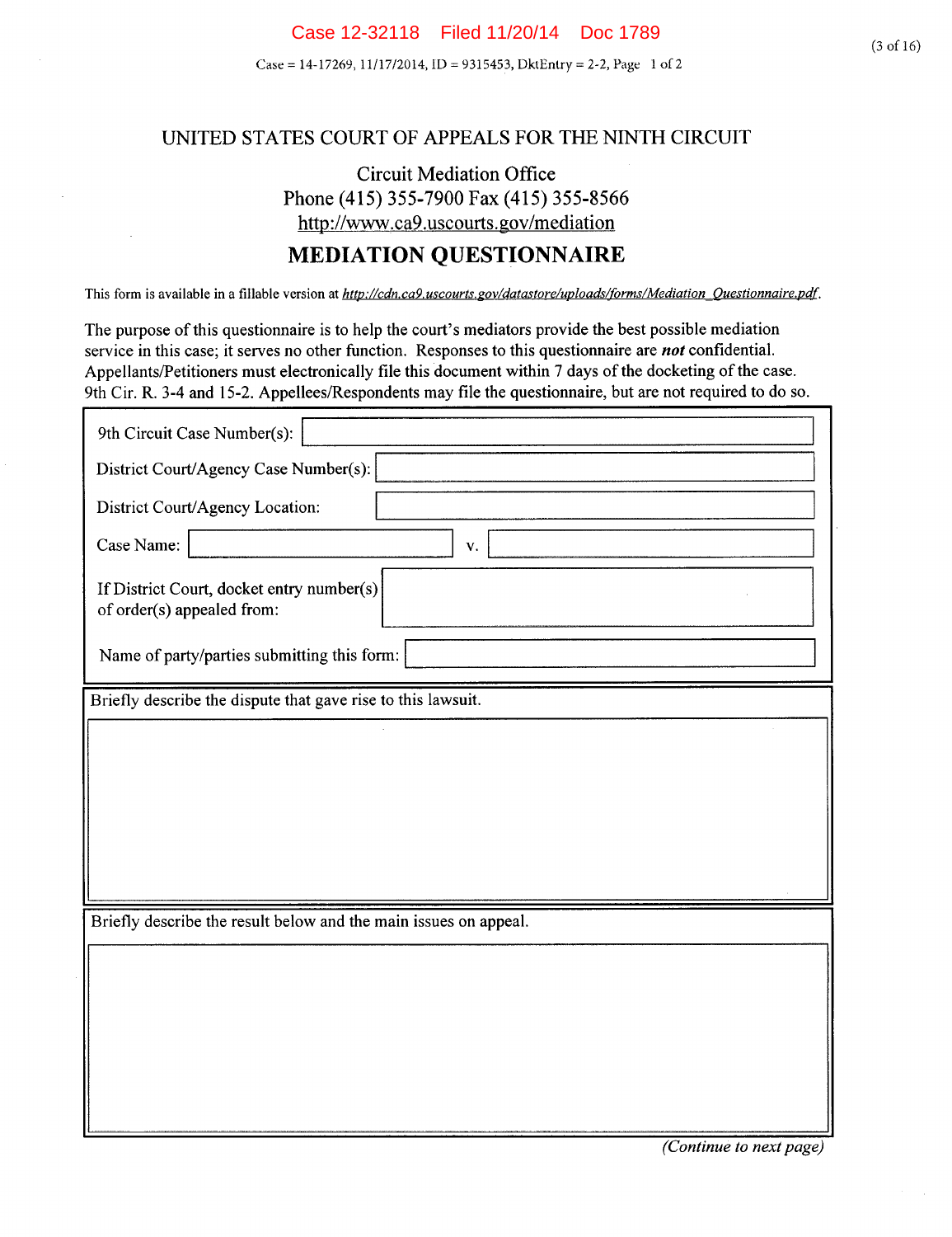Case = 14-17269, 11/17/2014, ID = 9315453, DktEntry = 2-2, Page 2 of 2

Describe any proceedings remaining below or any related proceedings in other tribunals.

Provide any other thoughts you would like to bring to the attention of the mediator.

*Any party may provide additional information in confidence directly to the Circuit Mediation Office at ca09\_mediationca9.uscourts.gov. Provide the case name and Ninth Circuit case number in your message. Additional information might include level of interest in including this case in the mediation program, the case 's settlement history, issues beyond the litigation that the parties might address in a settlement context, or future events that might affect the parties' willingness or ability to mediate the case.* 

### **CERTIFICATION OF COUNSEL**

I certify that:

a current service list with telephone and fax numbers and email addresses is attached  $\Box$  (see 9th Circuit Rule 3-2).

I understand that failure to provide the Court with a completed form and service list  $\Box$  may result in sanctions, including dismissal of the appeal.

Signature ("si' plus attorney name may be used in lieu of a manual signature on electronically-filed documents.)

Counsel for

*How to File:* Complete the form and then convert the filled-in form to a static PDF (File > Print > PDF Printer or any PDF Creator). To file, log into Appellate ECF and select File Mediation Questionnaire. *(Use of the Appellate ECF system is mandatory for all attorneys fIling in this Court, unless they are granted an exemption from using the system)*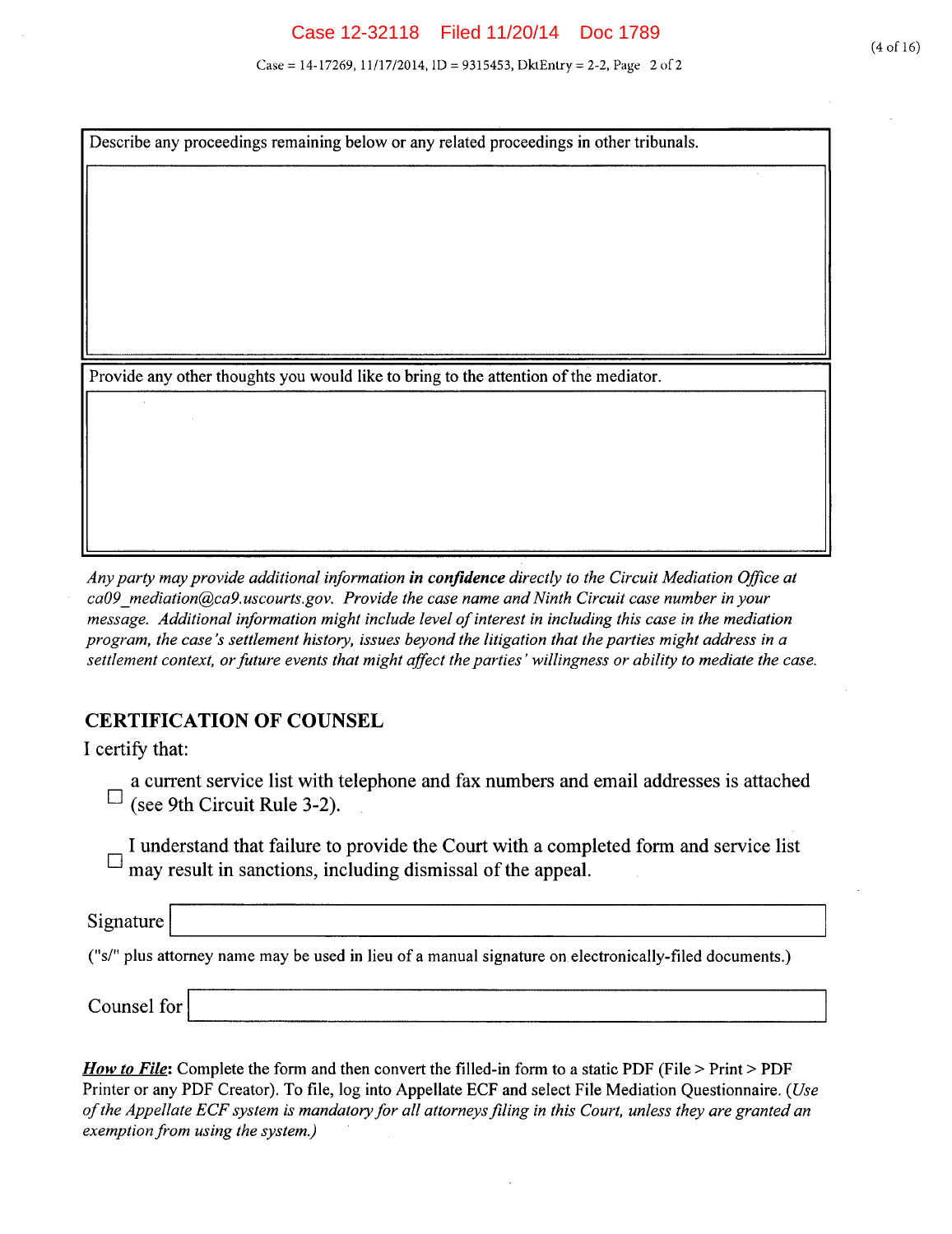# **UNITED STATES COURT OF APPEALS for the NINTH CIRCUIT**

# **Office of the Clerk**

## **After Opening a Case - Counseled Cases**  *(revised December 2013)*

# **Court Address - San Francisco Headquarters**

| Mailing Address for<br><b>U.S. Postal Service</b>                                                                                     | Mailing Address for<br>Overnight Delivery<br>(FedEx, UPS, etc.)                                                                         | <b>Street Address</b>                           |
|---------------------------------------------------------------------------------------------------------------------------------------|-----------------------------------------------------------------------------------------------------------------------------------------|-------------------------------------------------|
| Office of the Clerk<br>James R. Browning<br>Courthouse<br>U.S. Court of Appeals<br>P.O. Box 193939<br>San Francisco, CA<br>94119-3939 | Office of the Clerk<br>James R. Browning<br>Courthouse<br>U.S. Court of Appeals<br>95 Seventh Street<br>San Francisco, CA<br>94103-1526 | 95 Seventh Street<br>San Francisco, CA<br>94103 |

### **Court Addresses** - **Divisional Courthouses**

| Pasadena                                                                          | Portland                                                                             | Seattle                                                       |
|-----------------------------------------------------------------------------------|--------------------------------------------------------------------------------------|---------------------------------------------------------------|
| Richard H. Chambers<br>Courthouse<br>125 South Grand Avenue<br>Pasadena, CA 91105 | The Pioneer Courthouse<br>700 SW 6th Ave, Ste 110   Courthouse<br>Portland, OR 97204 | William K. Nakamura<br>1010 Fifth Avenue<br>Seattle, WA 98104 |

**Court Website** - www.ca9.uscourts.gov

The Court's website contains the Court's Rules and General Orders, information about electronic filing of documents, answers to frequently asked questions, directions to the courthouses, forms necessary to gain admission to the bar of the Court, opinions and memoranda, recordings of oral arguments, links to practice manuals, and an invitation to join our Pro Bono Program.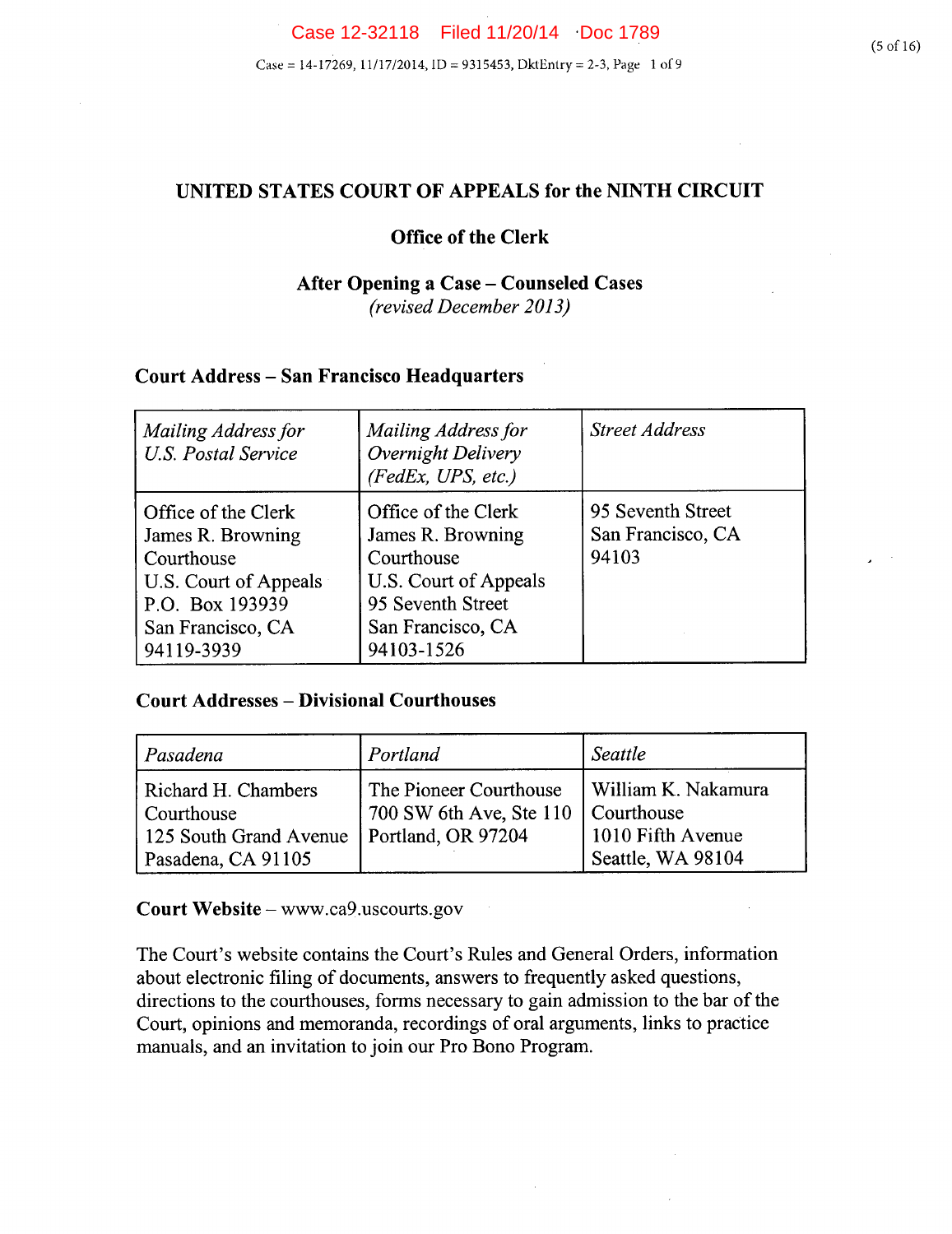| <b>Court Phone List</b>                                                                  |
|------------------------------------------------------------------------------------------|
|                                                                                          |
|                                                                                          |
|                                                                                          |
| CJA Matters (Operations Unit) $\dots \dots \dots \dots \dots \dots \dots$ (415) 355-7920 |
|                                                                                          |
|                                                                                          |
| cmecf ca9help@ca9.uscourts.gov                                                           |
|                                                                                          |
|                                                                                          |
|                                                                                          |
|                                                                                          |
|                                                                                          |
| <b>Divisional Court Offices:</b>                                                         |

### **Electronic Case Filing**

The Ninth Circuit's Appellate ECF (Electronic Case Files) system is mandatory for all attorneys filing in the Court, unless they are granted an exemption. All non-exempted attorneys who appear in an ongoing case are required to register for and to use the Appellate ECF system. Registration and information about ECF is available on the Court's website at www.ca9.uscourts.gov under *Electronic Filing—ECF.* Read the Circuit Rules, especially Ninth Circuit Rule *25-5,* for guidance on Appellate ECF, including which documents can and cannot be filed electronically.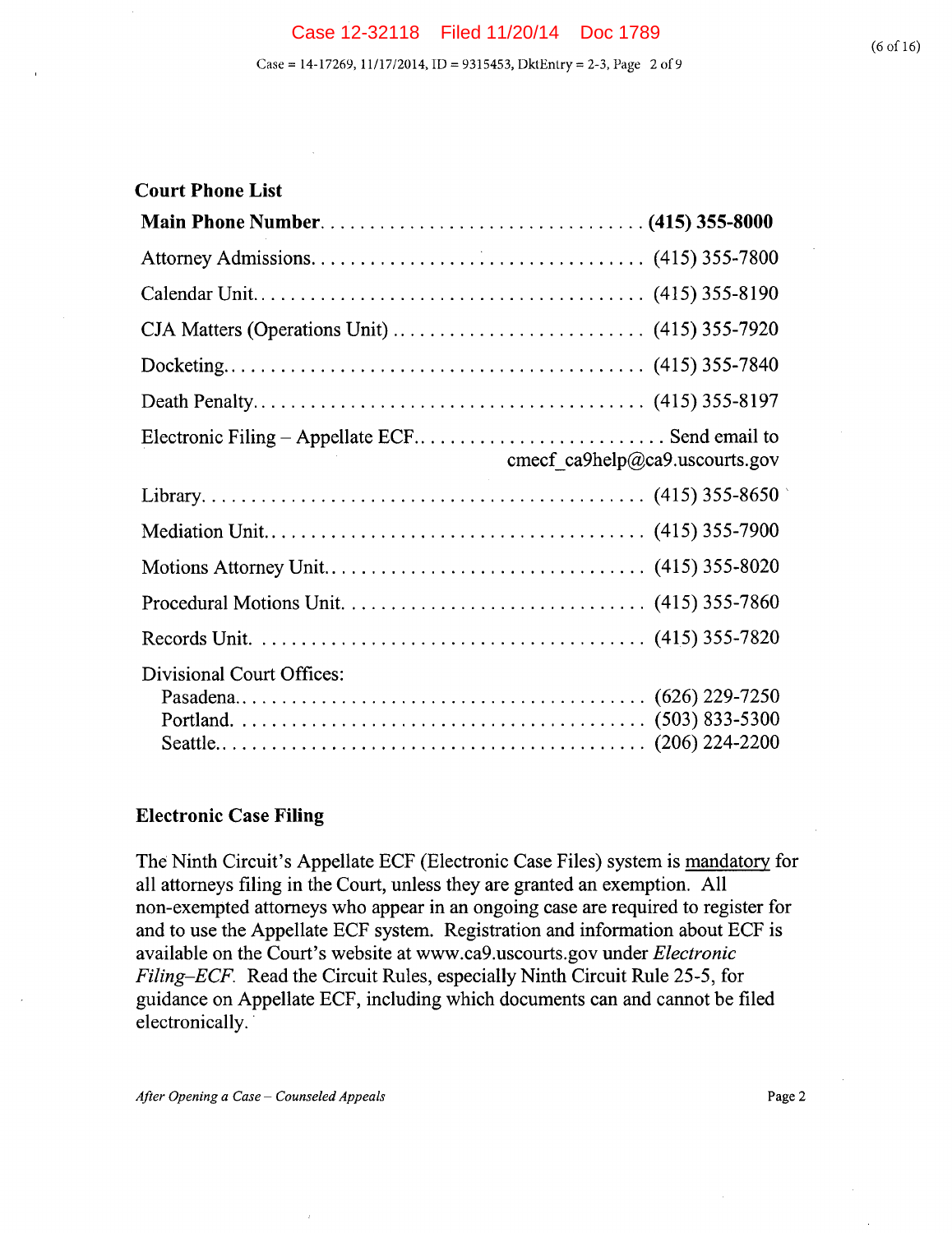(7 of 16)

# **Rules of Practice**

The Federal Rules of Appellate Procedure (Fed. R. App. P.), the Ninth Circuit Rules (9th Cir. R.) and the General Orders govern practice before this Court. The rules are available on the Court's website at www.ca9.uscourts.gov under *Rules.* 

# **Practice Resources**

The Court has prepared a practice guide video entitled *Perfecting Your Appeal.*  The video may be viewed for free on the Court's website at www.ca9.uscourts.gov *under FAQs, Forms and Instructions -> Guides and Legal Outlines,* and may be purchased through the Clerk's office in San Francisco for \$15.00. Continuing legal education credit for viewing this videotape is available in most jurisdictions.

# **Admission to the Bar of the Ninth Circuit**

 $\sim 10^{-11}$ 

All attorneys practicing before the Court must be admitted to the Bar of the Ninth Circuit. Fed. R. App. P. 46(a); 9th Cir. R. 46-1.1 & 46-1.2.

To apply for admission, obtain an application on the Court's website at www.ca9.uscourts.gov under *Forms* or by calling (415) *355-7800.* If you are registered for the 9th Circuit's Appellate ECF system, upload your application and pay the \$230.00 fee with a credit card by logging into Appellate ECF and clicking on Utilities > Attorney Admission. Otherwise, mail the application to the Clerk's Office in San Francisco with the admission fee of \$230.00. Your check or money order must be included with the application.

# **Notice of Change of Address**

Counsel who are registered for Appellate ECF must update their personal information, including street addresses and/or email addresses, online at: https://pacer.psc.uscourts.gov/psco/cgi-bin/cmecf/ea-login.pl 9th Cir. R. 46-3.

Counsel who have been granted an exemption from using Appellate ECF must file a written change of address with the Court. 9th Cir. R. 46-3.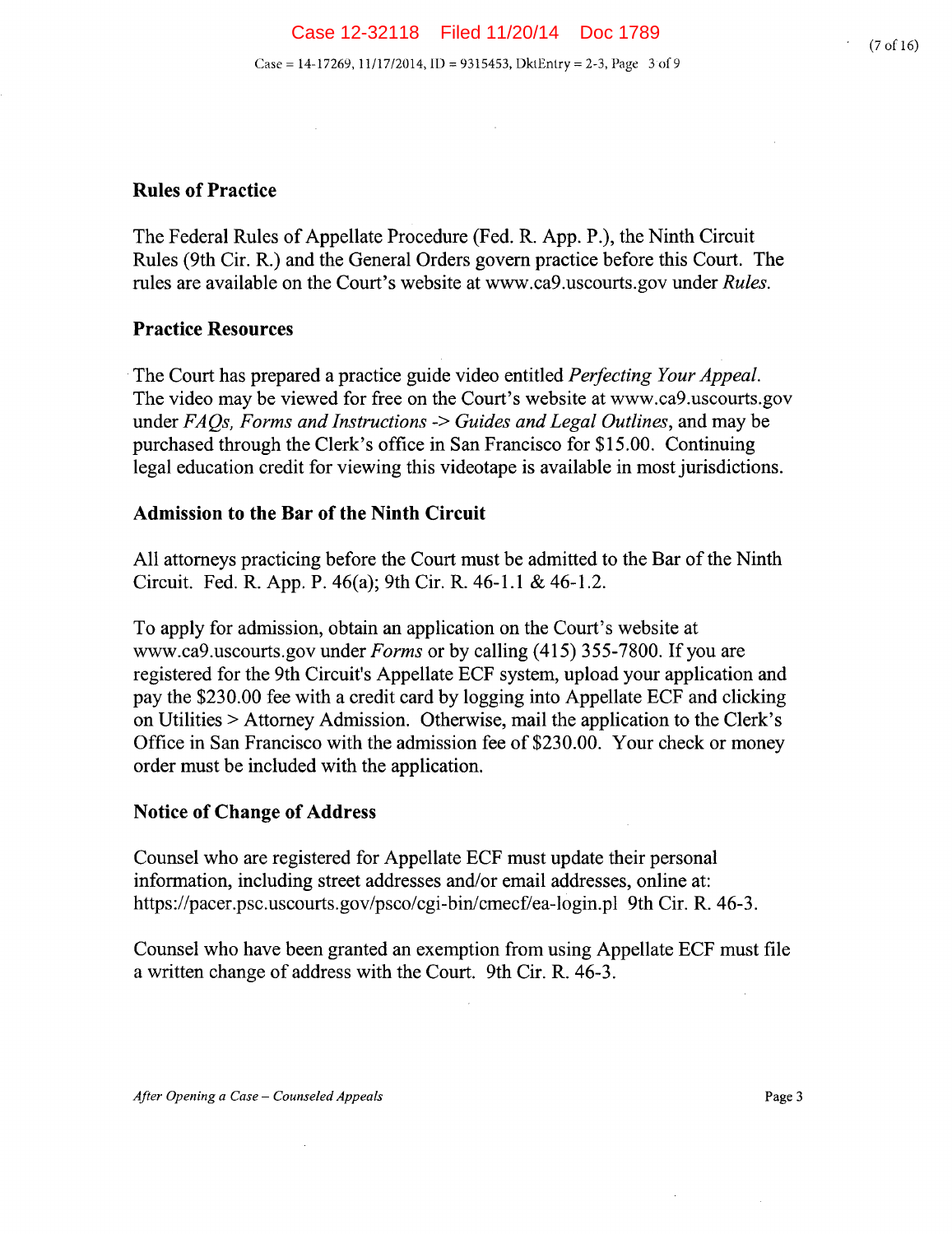### **Motions Practice**

Following are some of the basic points of motion practice, governed by Fed. R. App. P. 27 and 9th Cir. R. 27-1 through 27-13.

- Neither a notice of motion nor a proposed order is required. Fed. R. App. P.  $27(a)(2)(C)(ii)$ , (iii).
- Motions may be supported by an affidavit or declaration. 28 U.S.C. § 1746.
- Each motion should provide the position of the opposing party. Circuit Advisory Committee Note to Rule *27-1(5);* 9th cir. R. 3 1-2.2(b)(6).
- A response to a motion is due 10 days from the service of the motion. Fed. R. App. P. 27(a)(3)(A). The reply is due 7 days from service of the response. Fed. R. App. P. 27(a)(4); Fed. R. App. P. 26(c).
- A response requesting affirmative relief and/or relief by a date certain must include that request in the caption. Fed. R. App. P.  $27(a)(3)(B)$ .
- A motion filed after a case has been scheduled for oral argument, has been argued, is under submission or has been decided by a panel, must include on the initial page and/or cover the date of argument, submission or decision and, if known, the names of the judges on the panel. 9th Cir. R. 25-4.

### **Emergency or Urgent Motions**

All emergency and urgent motions must conform with the provisions of 9th Cir. R. 27-3. Note that a motion requesting procedural relief (e.g., an extension of time to file a brief) is *not* the type of matter contemplated by 9th Cir. R. 27-3. Circuit Advisory Committee Note to 27-3(3).

Prior to filing an emergency motion, the moving party *must* contact an attorney in the Motions Unit in San Francisco at *(415) 355-8020.* 

When it is absolutely necessary to notify the Court of an emergency outside of standard office hours, the moving party shall call *(415) 355-8000.* Keep in mind that this line is for true emergencies that cannot wait until the next business day (e.g., an imminent execution or removal from the United States).

### **Briefing Schedule**

The Court issues the briefing schedule at the time the appeal is docketed.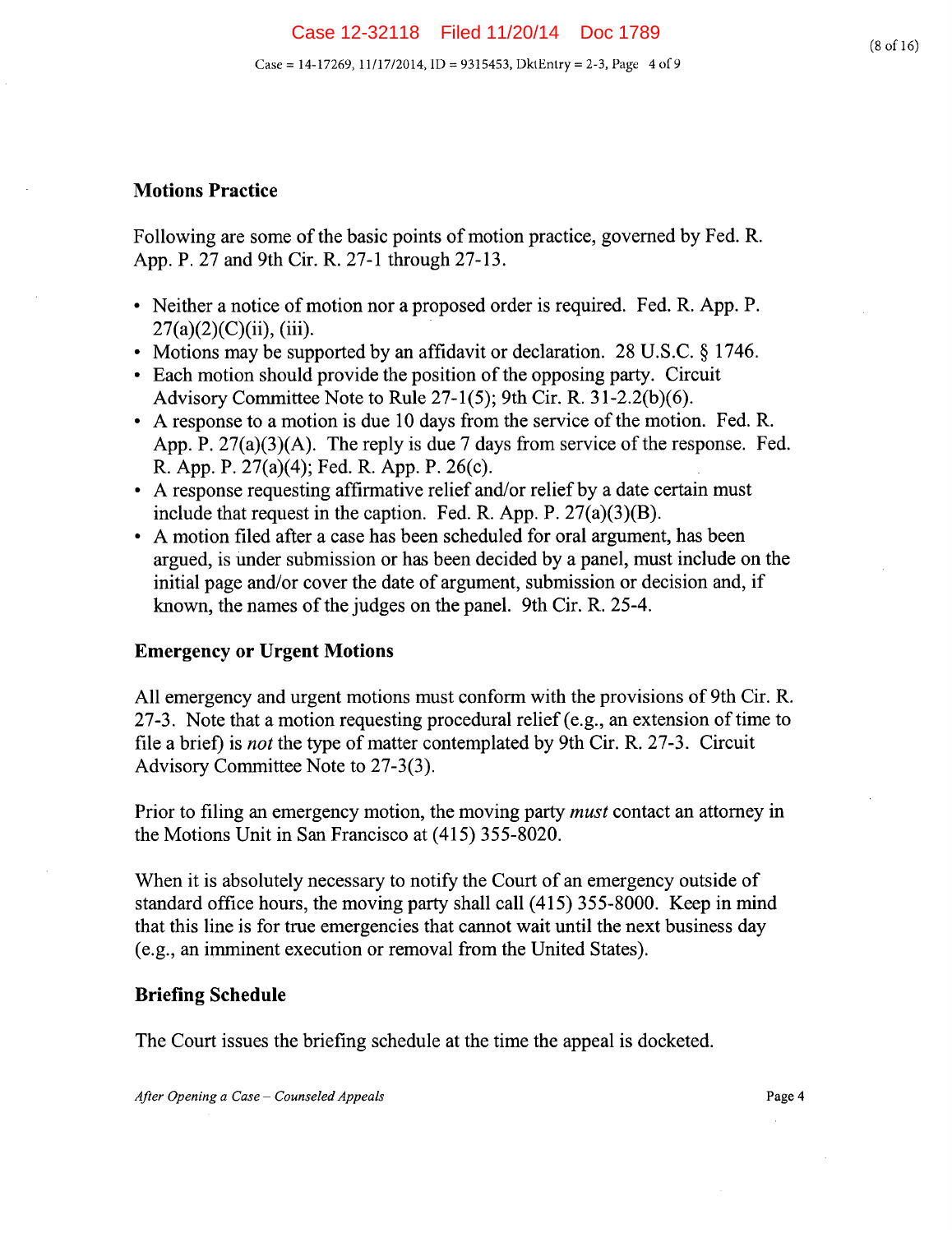Certain motions (e.g., a motion for dismissal) automatically stay the briefing schedule. 9th Cir. R. 27-11.

The opening and answering brief due dates (and any other deadline set for a date certain by the Court) are not subject to the additional time described in Fed. R. App. P. 26(c). The early filing of appellant's opening brief does not advance the due date for appellee's answering brief. 9th Cir. R. 31-2.1.

#### **Extensions of Time to file a Brief**

#### *Streamlined Request*

If you have not yet asked for any extension of time to file the brief, you may request one streamlined extension of up to 30 days from the brief's existing due date. Submit your request via the Appellate ECF system using the "File a Streamlined Request to Extend Time to File Brief' event on or before your brief's existing due date. No form or written motion is required.

#### *Written Extension*

Requests for extensions of more than 30 days will be granted only upon a written motion supported by a showing of diligence and substantial need. This motion shall be filed at least 7 days before the due date for the brief. The motion shall be accompanied by an affidavit or declaration that includes all of the information listed at 9th Cir. R. 3 1-2.2(b).

The Court will ordinarily adjust the schedule in response to an initial motion. Circuit Advisory Committee Note to Rule 3 1-2.2. The Court expects that the brief will be filed within the requested period of time. *Id.* 

#### **Contents of Briefs**

The required components of a brief are set out at Fed. R. App. P. 28 and 32, and 9th Cir. R. 28-2, 32-1 and 32-2.

#### **Excerpts of Record**

The Court requires Excerpts of Record rather than an Appendix. 9th Cir. R. 30- 1.1(a). Please review 9th Cir. R. 30-1.3 through 30-1.6 to see a list of the specific contents and format. For Excerpts that exceed 75 pages, the first volume must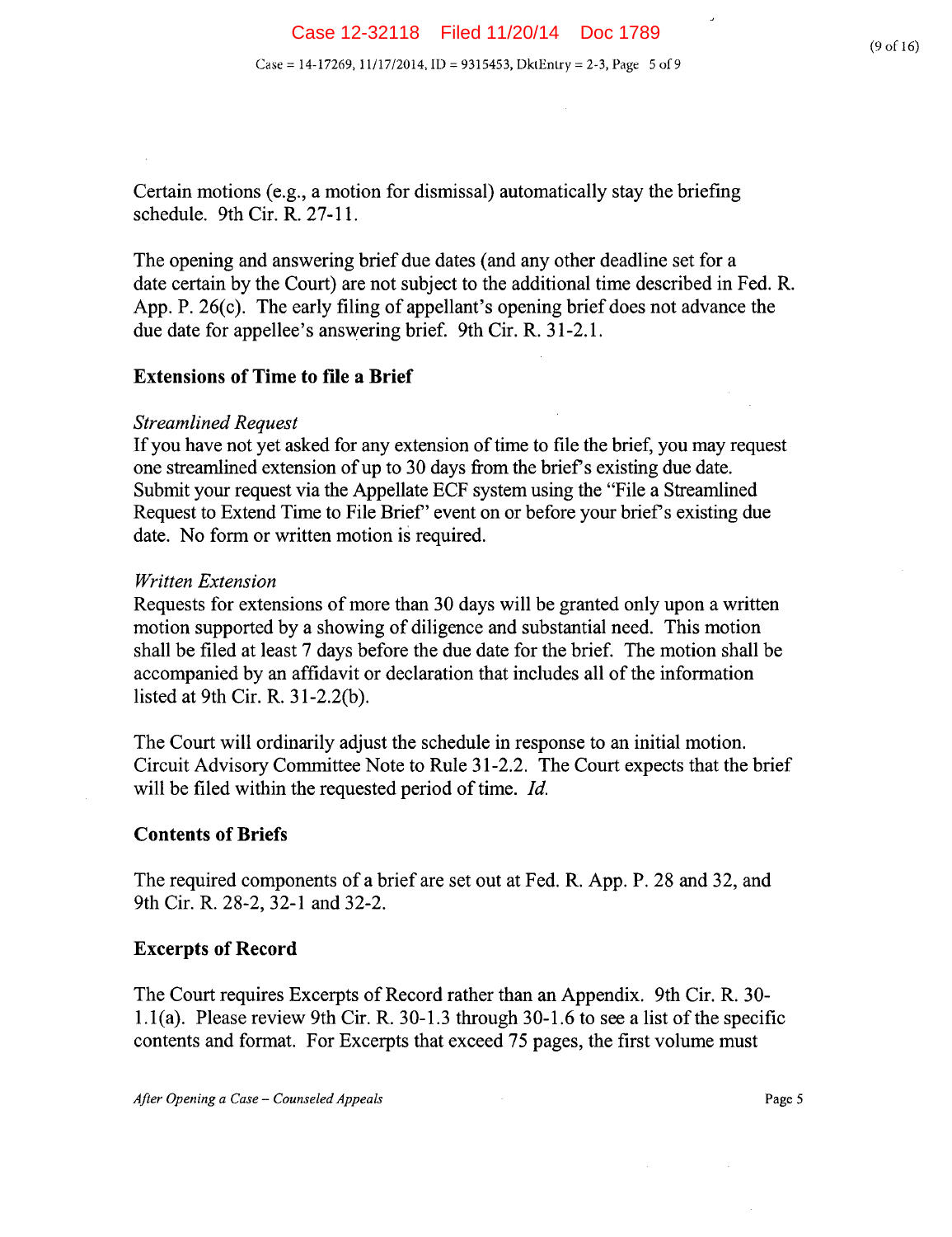comply with 9th Cir. R. 30-1.6(a). Excerpts exceeding 300 pages must be filed in multiple volumes. 9th Cir. R. 30-1.6(b).

Appellee may file supplemental Excerpts and appellant may file further Excerpts. 9th Cir. R. 30-1.7 and 30-1.8. If you are an appellee responding to apro se brief that did not come with Excerpts, then your Excerpts need only include the contents set out at 9th Cir. R. 30-1.7.

Excerpts must be submitted in PDF format on Appellate ECF on the same day the filer submits the brief, unless the Excerpts contain sealed materials. If the Excerpts contain sealed materials, please electronically submit only the unsealed volumes. The filer shall serve a paper copy of the Excerpts on any party not registered for Appellate ECF.

After electronic submission, the Court will direct the filer to file 4 separately-bound excerpts of record with white covers in paper copy.

#### **Mediation Program**

Mediation Questionnaires are required in all civil cases except cases in which the appellant is proceeding pro se, habeas cases (28 U.S.C. §§ 2241, 2254 and *2255)*  and petitions for writs (28 U.S.C. § 1651). 9th Cir. R. 3-4. They are not required in criminal cases.

The Mediation Questionnaire is available on the Court's website at www.ca9.uscourts.gov under *Forms.* The Mediation Questionnaire should be filed within 7 days of the docketing of a civil appeal. The Mediation Questionnaire is used only to assess settlement potential.

If you are interested in requesting a conference with a mediator, you may call the Mediation Unit at *(415)* 355-7900, email ca09\_mediation@ca9.uscourts.gov or make a written request to the Chief Circuit Mediator. You may request conferences confidentially. More information about the Court's mediation program is available at http://www.ca9.uscourts.gov/mediation.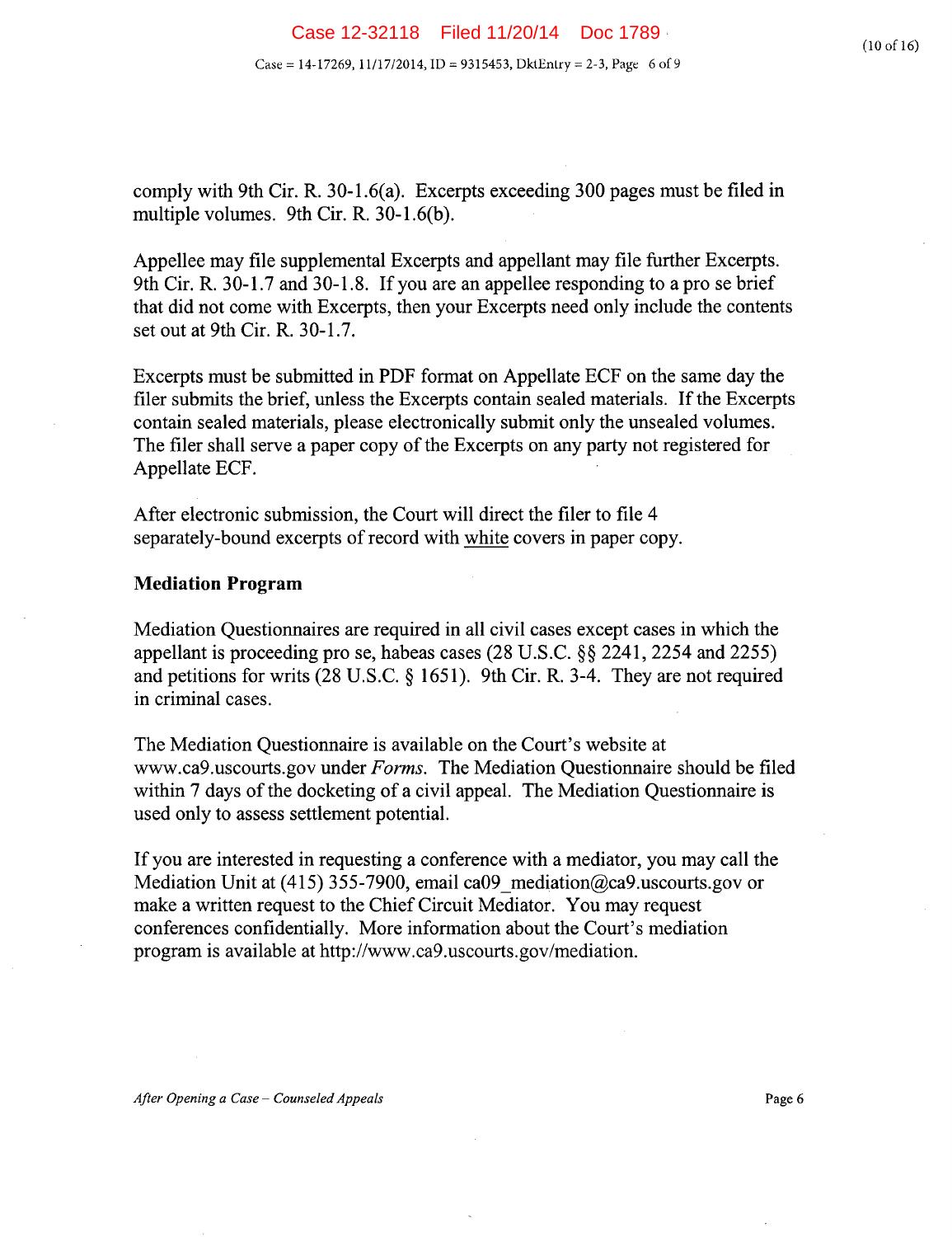# **Oral Hearings**

Notices of the oral hearing calendars are distributed approximately 4 to *5* weeks before the hearing date.

The Court will change the date or location of an oral hearing only for good cause, and requests to continue a hearing filed within 14 days of the hearing will be granted only upon a showing of exceptional circumstances. 9th Cir. R. 34-2.

Oral hearing will be conducted in all cases unless all members of the panel agree that the decisional process would not be significantly aided by oral argument. Fed. R. App. P. 34.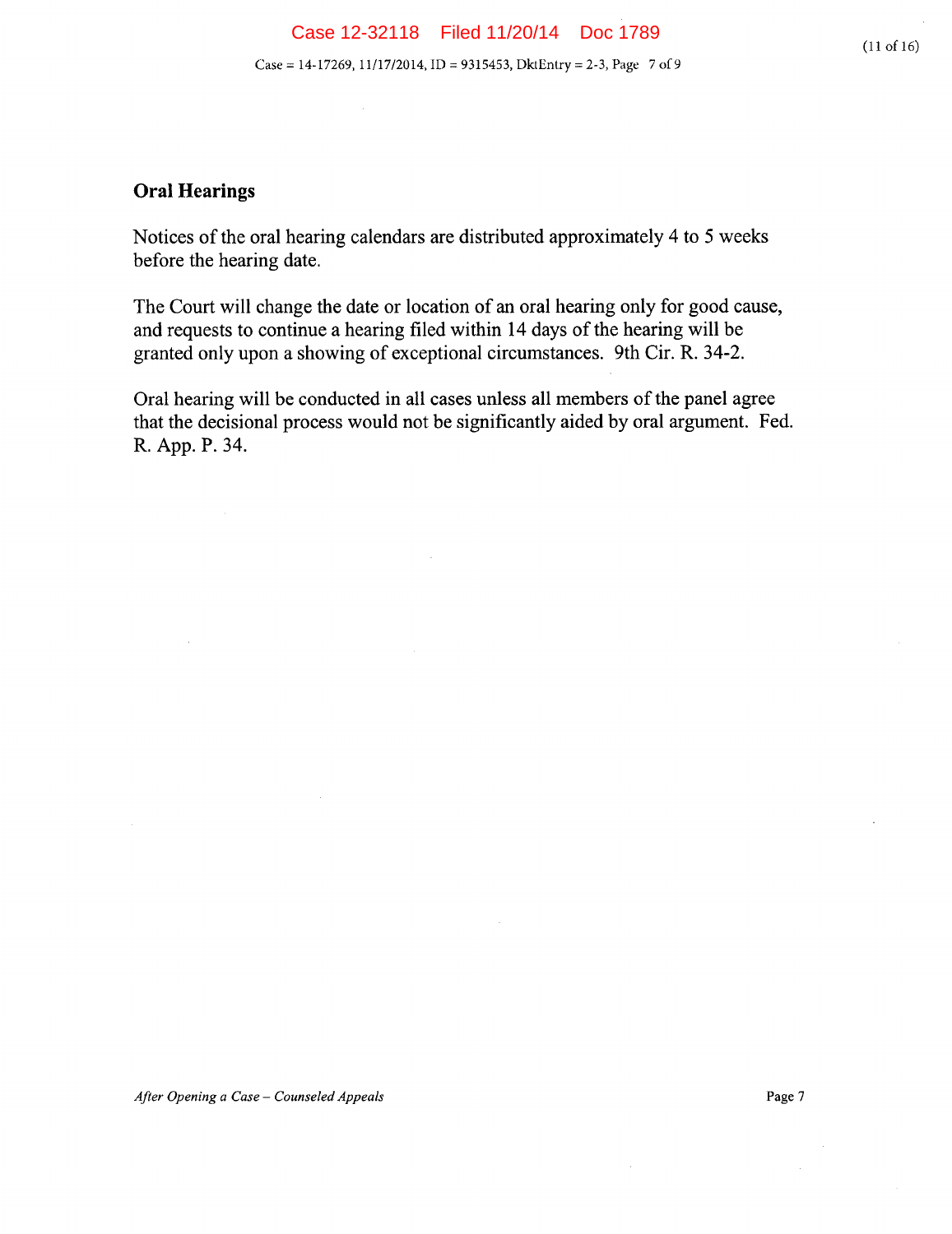### **Ninth Circuit Appellate Lawyer Representatives APPELLATE MENTORING PROGRAM**

#### 1. Purpose

The Appellate Mentoring Program is intended to provide mentoring on a voluntary basis to attorneys who are new to federal appellate practice or would benefit from guidance at the appellate level. In addition to general assistance regarding federal appellate practice, the project will provide special focus on two substantive areas of practice - immigration law and habeas corpus petitions. Mentors will be volunteers who have experience in immigration, habeas corpus, and/or appellate practice in general. The project is limited to counseled cases.

2. Coordination, recruitment of volunteer attorneys, disseminating information about the program, and requests for mentoring

Current or former Appellate Lawyer Representatives (ALRs) will serve as coordinators for the Appellate Mentoring Program. The coordinators will recruit volunteer attorneys with appellate expertise, particularly in the project's areas of focus, and will maintain a list of those volunteers. The coordinators will ask the volunteer attorneys to describe their particular strengths in terms of mentoring experience, substantive expertise, and appellate experience, and will maintain a record of this information as well.

The Court will include information about the Appellate Mentoring Program in the case opening materials sent to counsel and will post information about it on the Court's website. Where appropriate in specific cases, the Court may also suggest that counsel seek mentoring on a voluntary basis.

Counsel who desire mentoring should contact the court at mentoring  $Q_{\text{ca}}$ 9.uscourts.gov, and staff will notify the program coordinators. The coordinators will match the counsel seeking mentoring with a mentor, taking into account the mentor's particular strengths.

 $3<sub>1</sub>$ The mentoring process

The extent of the mentor's guidance may vary depending on the nature of the case, the mentee's needs, and the mentor's availability. In general, the mentee should initiate contact with the mentor, and the mentee and mentor should determine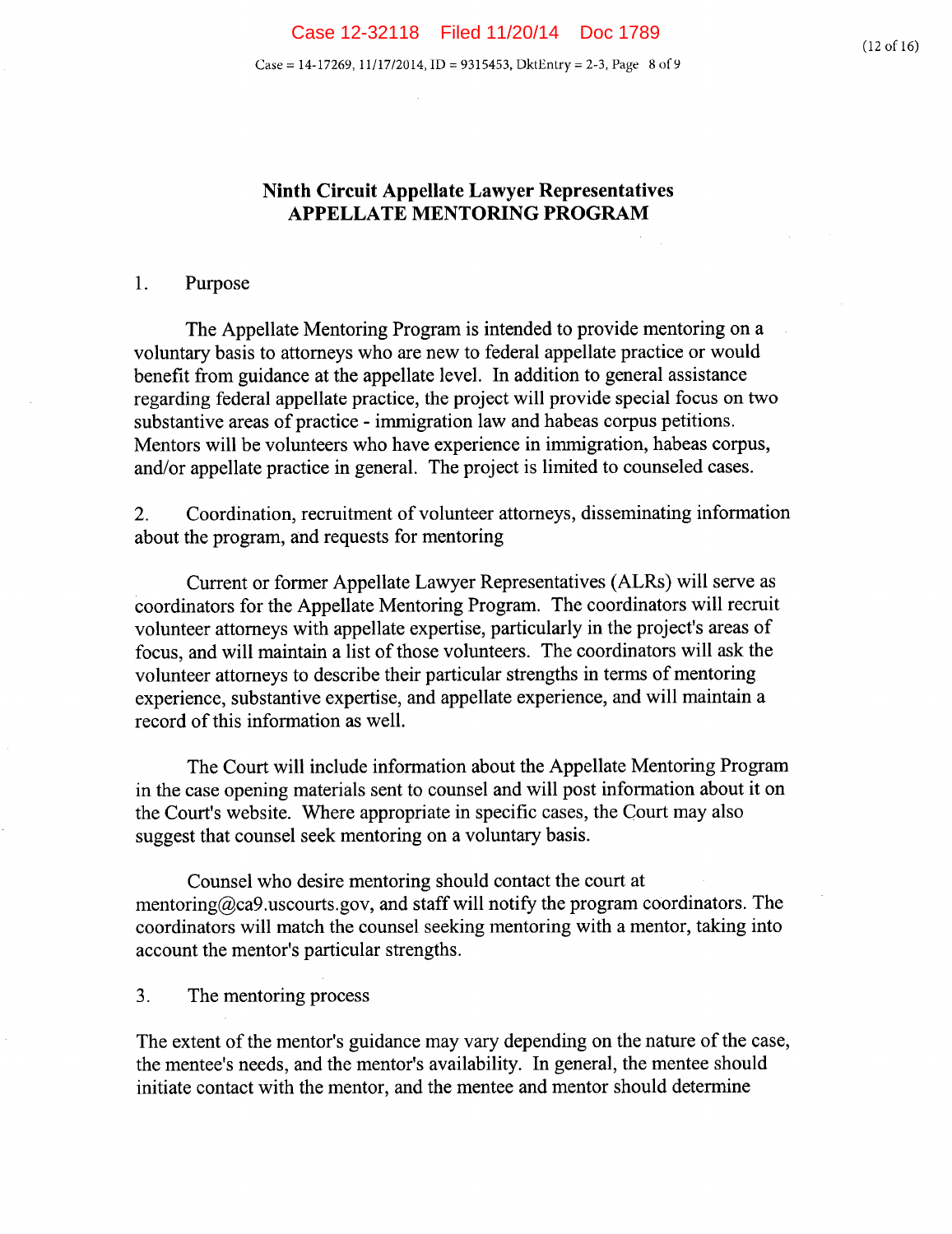together how best to proceed. For example, the areas of guidance may range from basic questions about the mechanics of perfecting an appeal to more sophisticated matters such as effective research, how to access available resources, identification of issues, strategy, appellate motion practice, and feedback on writing.

#### 4. Responsibility/liability statement

The mentee is solely responsible for handling the appeal and any other aspects of the client's case, including all decisions on whether to present an issue, how to present it in briefing and at oral argument, and how to counsel the client. By participating in the program, the mentee agrees that the mentor shall not be liable for any suggestions made. In all events, the mentee is deemed to waive and is estopped from asserting any claim for legal malpractice against the mentor.

The mentor's role is to provide guidance and feedback to the mentee. The mentor will not enter an appearance in the case and is not responsible for handling the case, including determining which issues to raise and how to present them and ensuring that the client is notified of proceedings in the case and receives appropriate counsel. The mentor accepts no professional liability for any advice given.

#### $5<sub>1</sub>$ Confidentiality statement

The mentee alone will have contact with the client, and the mentee must maintain client confidences, as appropriate, with respect to non-public information.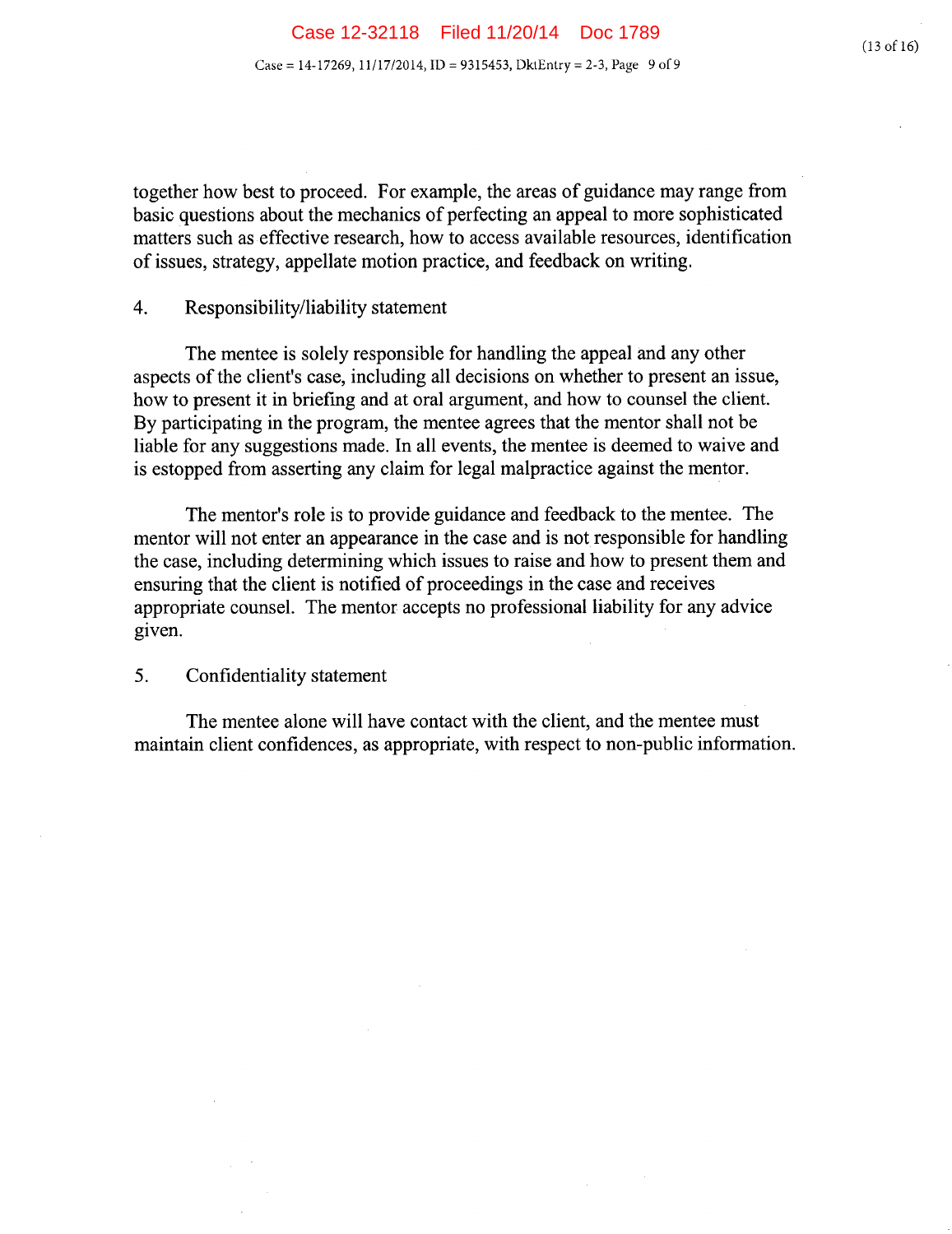#### Case 12-32118 Filed 11/20/14 Doc 1789

Case = 14-17269, 11/17/2014, ID = 9315453, DktEntry = 2-4, Page 1 of 3



Office of the Clerk United States Court of Appeals for the Ninth Circuit<br>
Post Office Box 193939<br>
San Francisco California 94119-3939 San Francisco, California 94119-3939 - 415-355-8000

Molly C. Dwyer

Clerk of Court November 17, 2014

No.: 14-17269 D.C.No.: 12-32118 Short Title: In re: City of Stockton, et al

#### Dear Appellant/Counsel

A copy of your notice of appeal/petition has been received in the Clerk's office of the United States Court of Appeals for the Ninth Circuit. The U.S. Court of Appeals docket number shown above has been assigned to this case. You must indicate this Court of Appeals docket number whenever you communicate with this court regarding this case.

Please furnish this docket number immediately to the court reporter if you place an order, or have placed an order, for portions of the trial transcripts. The court reporter will need this docket number when communicating with this court.

**The due dates for filing the parties' briefs and otherwise perfecting the appeal have been set by the enclosed "Time Schedule Order," pursuant to applicable FRAP rules. These dates can be extended only by court order. Failure of the appellant to comply with the time schedule order will result in automatic dismissal of the appeal. 9th Cir. R. 42-1.** 

**Payment of the docketing and filing fees is past due.** Failure to correct this deficiency **within 14 days** will result in the dismissal of this case for failure to prosecute. See 9th Cir. R. 42-1. The fee is payable to the Bankruptcy Court.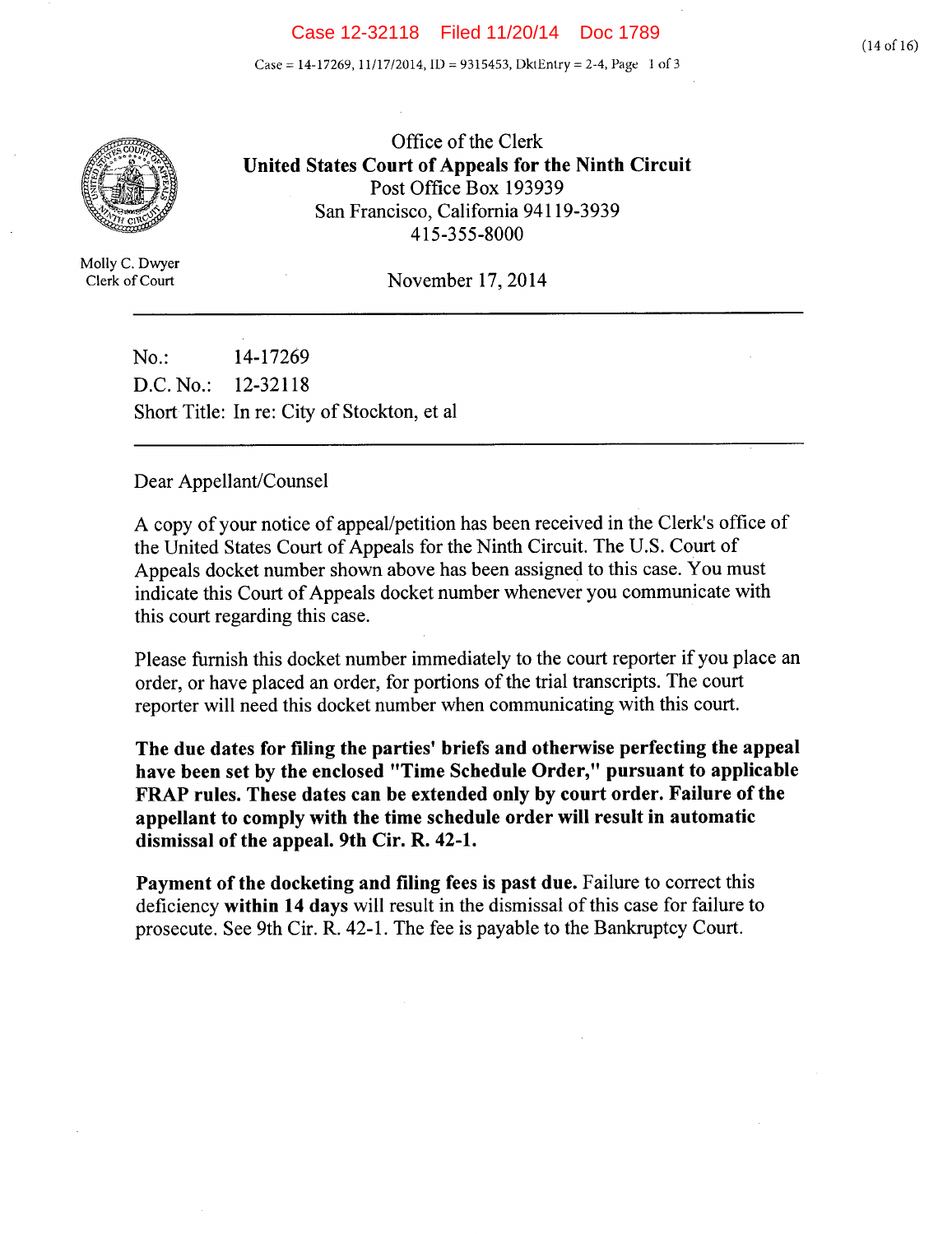Case = 14-17269, 11/17/2014, ID = 9315453, DklEntry = 2-4, Page 2 of *3* 

# UNITED STATES COURT OF APPEALS **FILED**

# FOR THE NINTH CIRCUIT

In re:

CITY OF STOCKTON, California,

Debtor,

MICHAEL A. COBB,

Objector - Appellant,

V.

CITY OF STOCKTON,

Debtor - Appellee.

No. 14-17269

D.C.No. 12-32118 U.S. Bankruptcy Court for Eastern California, Sacramento

#### **TIME SCHEDULE ORDER**

The parties shall meet the following time schedule.

| <b>Mon., November 24, 2014</b> | Mediation Questionnaire due. If your registration for<br>Appellate ECF is confirmed after this date, the<br>Mediation Questionnaire is due within one day of<br>receiving the email from PACER confirming your<br>registration. |
|--------------------------------|---------------------------------------------------------------------------------------------------------------------------------------------------------------------------------------------------------------------------------|
| <b>Mon., February 23, 2015</b> | Appellant's opening brief and excerpts of record shall<br>be served and filed pursuant to FRAP 32 and 9th Cir.<br>R. 32-1.                                                                                                      |
| Tue., March 24, 2015           | Appellee's answering brief and excerpts of record<br>shall be served and filed pursuant to FRAP 32 and<br>9th Cir. R. 32-1.                                                                                                     |